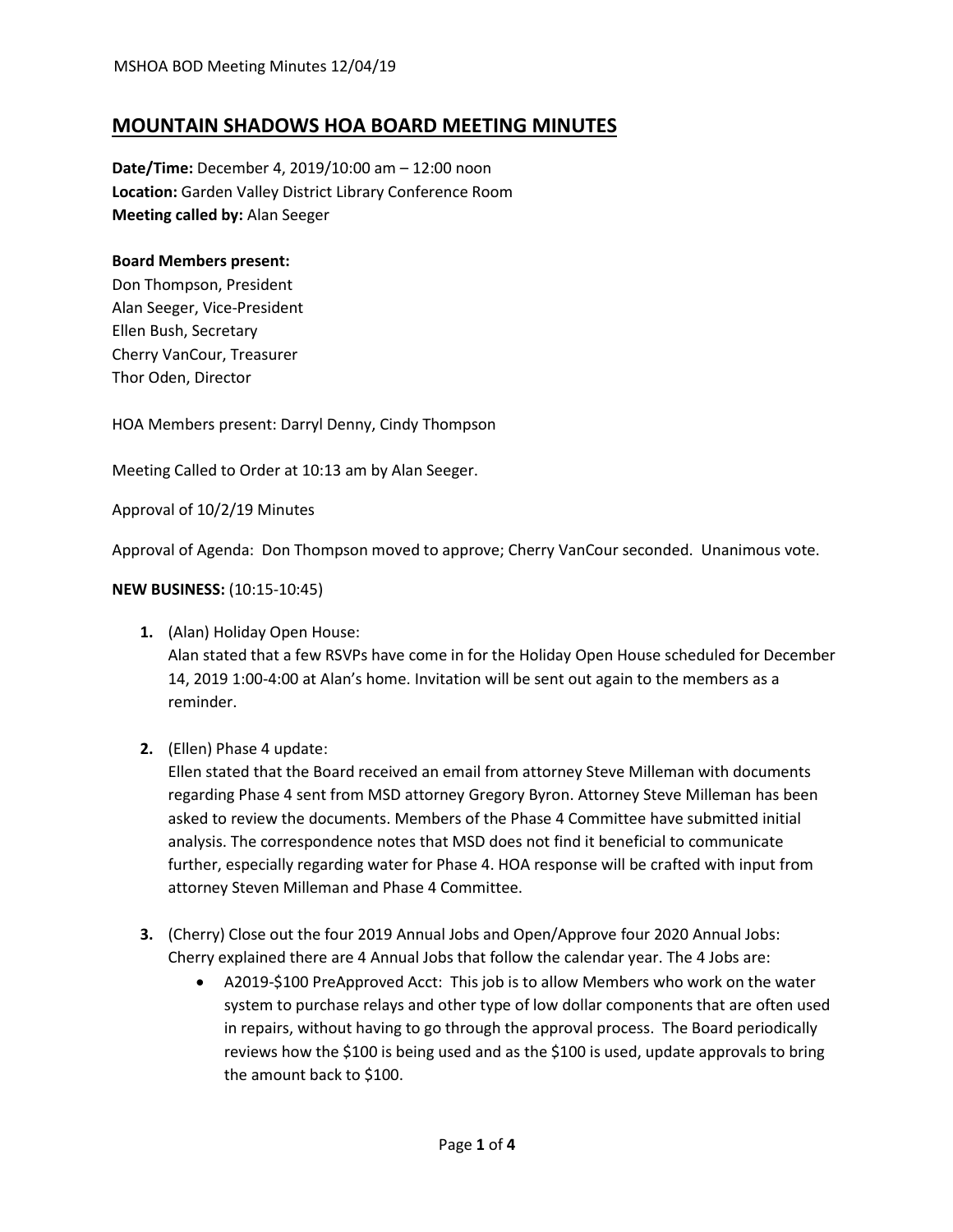- A2019-Additional Water Sys Activities: This job is intended to capture any minor nonpreventative maintenance, non-job specific water system related activities and a repository to identify when red lights are reported and the resolution if a job isn't opened for the issue (i.e. a reset, etc.).
- A2019 Meter Reading: This job is to document when meter readings occur and the totals, and record time spent reading meters.
- A2019 PM: This job is to track and document all Preventative Maintenance work, cost and time.

Cherry would like to close out the 2019 Jobs with an end date of 12/31/19 and open the 2020 jobs with a begin date of 1/1/2020 and an end date of 12/31/2020.

Ellen Bush moved to approve; Thor Oden seconded. Unanimous vote.

Cherry further noted there are two seasonal Jobs:

- R2019/2020 Snow Removal.
- R2019-2020 Road Maintenance.

Cherry explained the 2 Road jobs follow the fiscal year (July 1 through June 30). Cherry opened the 2 Road jobs, that include the budgeted amount, so these high dollar amounts will be included within the 'MSHOA Approved Amt vs Actual by Job' report. Including these two Road jobs are important since this report is often utilized when the Board evaluates the cost of jobs.

#### **OLD BUSINESS:** (10:45-12:30)

- **4.** (Cherry) Financial Report:
	- a. Cherry presented the Financial Report which shows financial activity since July 1, 2019. Ellen asked for help in making connections between activity report and ongoing repair approvals. Cherry noted that Budget Overview report will show the answer.
	- b. Cherry presented a Fiscal Year High Level Financial Snap Shot as of 12/04/19. Cherry noted there is still \$4500 in the road account from the special assessment for the roads collected several years ago.
	- c. Cherry presented the Budget overview report. Ellen noted this report helps connect with ongoing approvals for repairs.
	- d. Cherry presented the Balance Sheet report.
	- e. Cherry presented the MSHOA Job Status report-4 jobs were closed. Cherry noted the importance of the completion of job A2018-BS3 Generator. This job has been open since 3/26/18. The generators at the Booster Stations are now working and will automatically start if we have a power outage. This means water within our tanks will continue to flow during the power outage yet the tanks will eventually run dry unless there is a generator at the Well Houses.

The Association does not have a generator at the Well Houses. A generator at the Well Houses would continue to pump water from the aquafer and continue to fill the tanks, when there is a power outage.

Purchasing a generator for the Well Houses is very expensive. The water in the tanks will last when there is a short power outage. If there is a long power outage (a couple/few days), the tanks will run out of water and renting a generator for the Well Houses is an option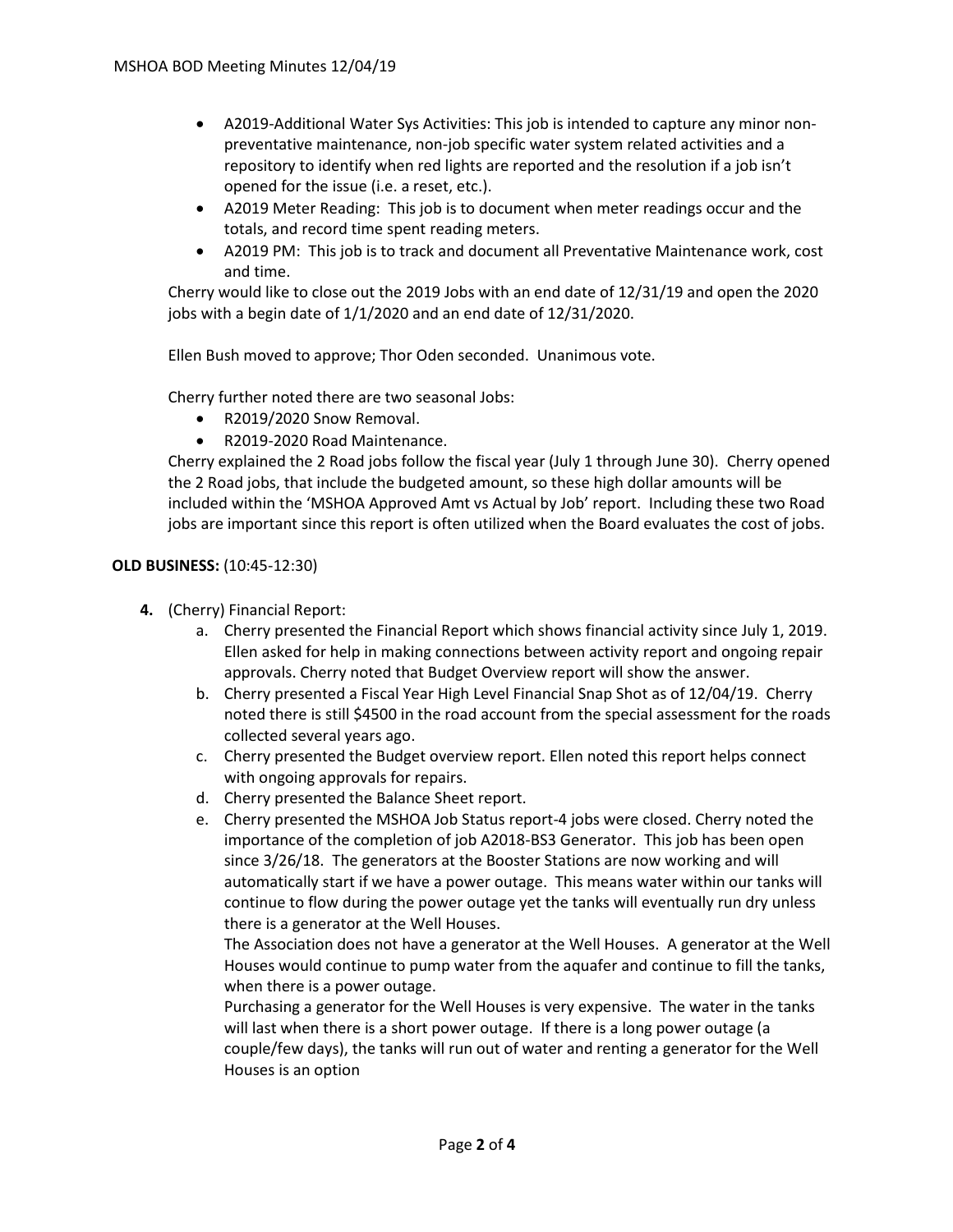3 vaults were leaking and repaired. We currently have 2 vaults with leaks. These are slow leaks and it has been determined to fix these leaks in the spring (jobs will remain open until repairs are complete).

- f. Cherry presented the Volunteer Time by Job Detail report. This report shows the amount of volunteer hours reported while working on jobs. 74.5 volunteer labor hours have been reported between our last Board meeting (10/2/19) through this Board meeting (12/4/19). Our volunteers have saved the Association thousands upon thousands of dollars, in just the last 2 months!!
- **5.** (Ellen) Architectural Committee Report:

Ellen reported that the Anglim construction on Lot 68 was approved May 31, 2019. Baker construction on Lot 18 was approved on November 6, 2019.

- **6.** Update on Current Action Items:
	- a. (Cherry) Vote on Water Policy:

Cherry presented the Draft Water Policy, noting that it had been discussed at the previous Meeting yet there was not a vote to accept it and put it on the website. Discussion continued around the need to include meter readings in the Policy (frequency, schedule).

Ellen Bush moved to approve with addition of sentence: Meter readings will be done each summer with the number of readings to be determined on an annual basis; Thor Oden seconded. Unanimous vote.

- b. (Thor) Present proposal for emergency egress to/from Pine Ridge subdivision: Still in process along with road engineering. Will return to Agenda when complete.
- c. (Thor) Road repair report:

Toby never showed after promising. Need to find someone else for next year who does hot patching. Include in February Agenda. (Thor had to leave before the end of the meeting, Thor left meeting).

d. (Cherry) Check with Jim regarding a document that helps homeowners find leaks on their property and to check on the feasibility of sending an email to each homeowner regarding their water usage total after each meter reading: Cherry received from Jim a document called 'Water Problem?'. This document is a flow chart to help Members isolate and determine if faulty equipment or components are on their property and based on their findings, who to call for assistance. It's a high-level view of what to do to get started with corrective actions.

Cherry moved to approve the document and post on the website. Don Thompson seconded. Unanimous vote.

Cherry stated it is not feasible to send water usage after each meter reading to each homeowner. This would be too labor intensive; however, homeowners can request this information by using "Contact Us' tab on the website.